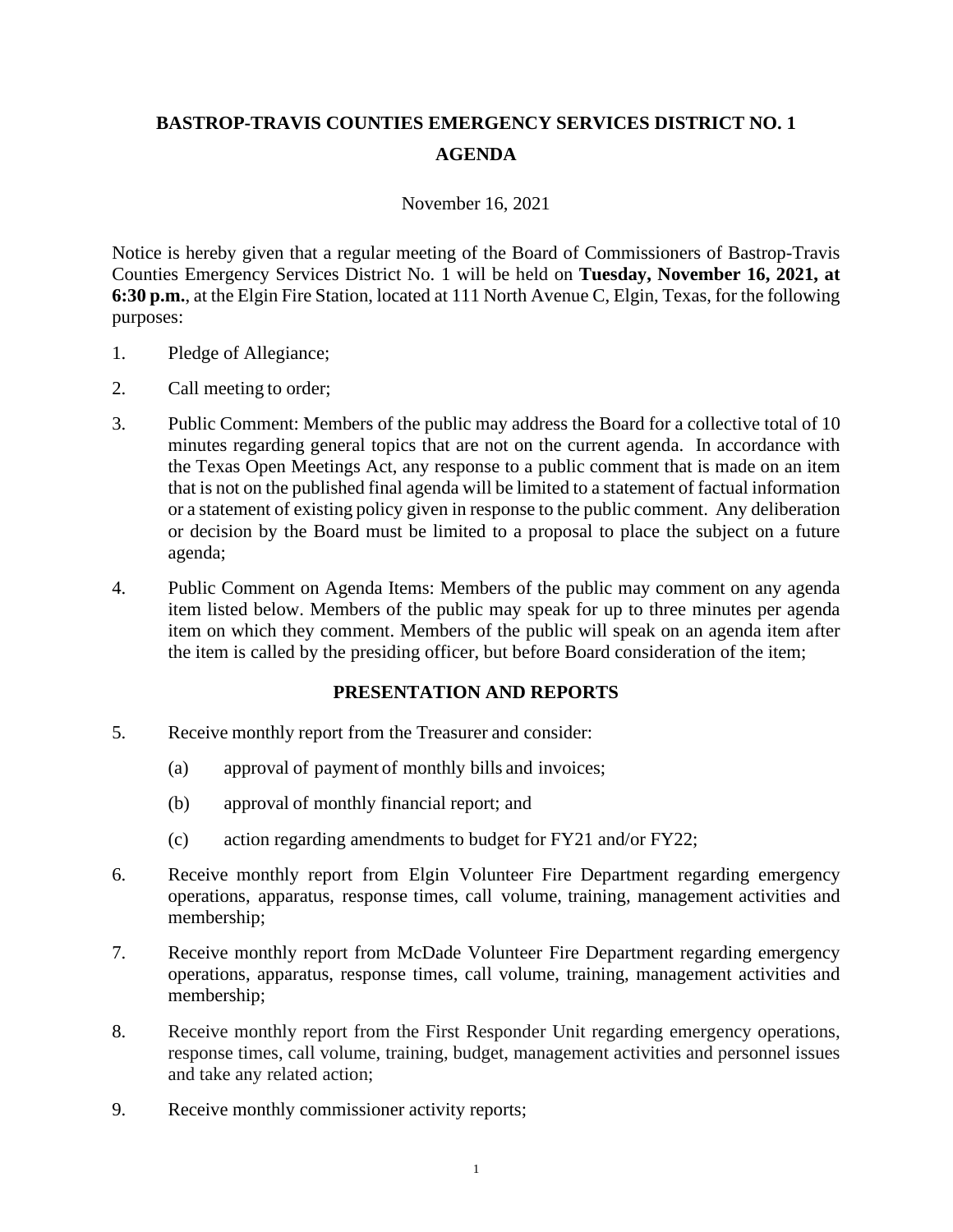## **DISCUSSION/ACTION ITEMS**

- 10. Discuss and consider approval of minutes for the October 19, 2021, regular meeting;
- 11. Discuss and consider Interlocal Agreement with Travis County regarding medical direction for First Responder Unit;
- 12. Discuss and consider Treasurer responsibilities, including corrective action plan, budget amendments and invoice processing;
- 13. Discuss and consider requiring Elgin Volunteer Fire Department and McDade Volunteer Fire Department to develop written 1-year, 3-year, and 5-year plans of projected needs;
- 14. Discuss and consider updates to Texas Mutual and VFIS insurance policies;
- 15. Discuss and consider amendment to Fire Recovery agreement;
- 16. Discuss and consider FY21/22 payment request from Bastrop County First Responders Organization and review previous transactions;
- 17. Discuss and consider hiring a District fire chief;
- 18. Discuss and consider District and Department relations and communication;
- 19. Discuss and consider amendments to service provider agreements with Elgin Fire Department and McDade VFD;
- 20. Discuss and consider updates to Employee Handbook including implementing policy for FR1 to receive paid quarantine leave related to COVID-19;
- 21. Discuss and consider authorizing purchase of fire truck for Elgin Fire Department;
- 22. Discuss and consider repair and maintenance of the District's facilities and equipment; and
- 23. Discuss agenda items, time, and date for next meeting.

\*\*\*\*\*\*\*\*\*\*\*\*\*\*\*\*\*\*\*\*\*\*\*\*\*\*\*\*\*\*\*\*\*\*\*\*\*\*\*\*\*\*\*\*\*\*\*\*\*\*\*\*\*\*\*\*\*\*\*\*\*\*\*\*\*\*\*\*\*\*\*\*\*\*\*\*\*\*

A packet containing all supportive documentation for this agenda is available for inspection at The Carlton Law Firm, P.L.L.C., 4301 Westbank Drive, Suite B-130, Austin, Texas between the hours of 9:00 a.m. and 5:00 p.m. Monday through Friday and at the District Office located at 108 West First, Elgin, Texas between the hours of 9:00 a.m. and 12:00 p.m. on Tuesdays and Thursdays.

Wayne Skubiata, Secretary

Bastrop-Travis Counties ESD No. 1

Bastrop-Travis Counties Emergency Services District No. 1 is committed to compliance with the Americans with Disabilities Act. Reasonable modifications and equal access to communications will be provided upon request. Please call Melba Skubiata, Administrator for Bastrop-Travis Counties Emergency Services District No. 1, at 512-229-3020

\*\*\*\*\*\*\*\*\*\*\*\*\*\*\*\*\*\*\*\*\*\*\*\*\*\*\*\*\*\*\*\*\*\*\*\*\*\*\*\*\*\*\*\*\*\*\*\*\*\*\*\*\*\*\*\*\*\*\*\*\*\*\*\*\*\*\*\*\*\*\*\*\*\*\*\*\*\*